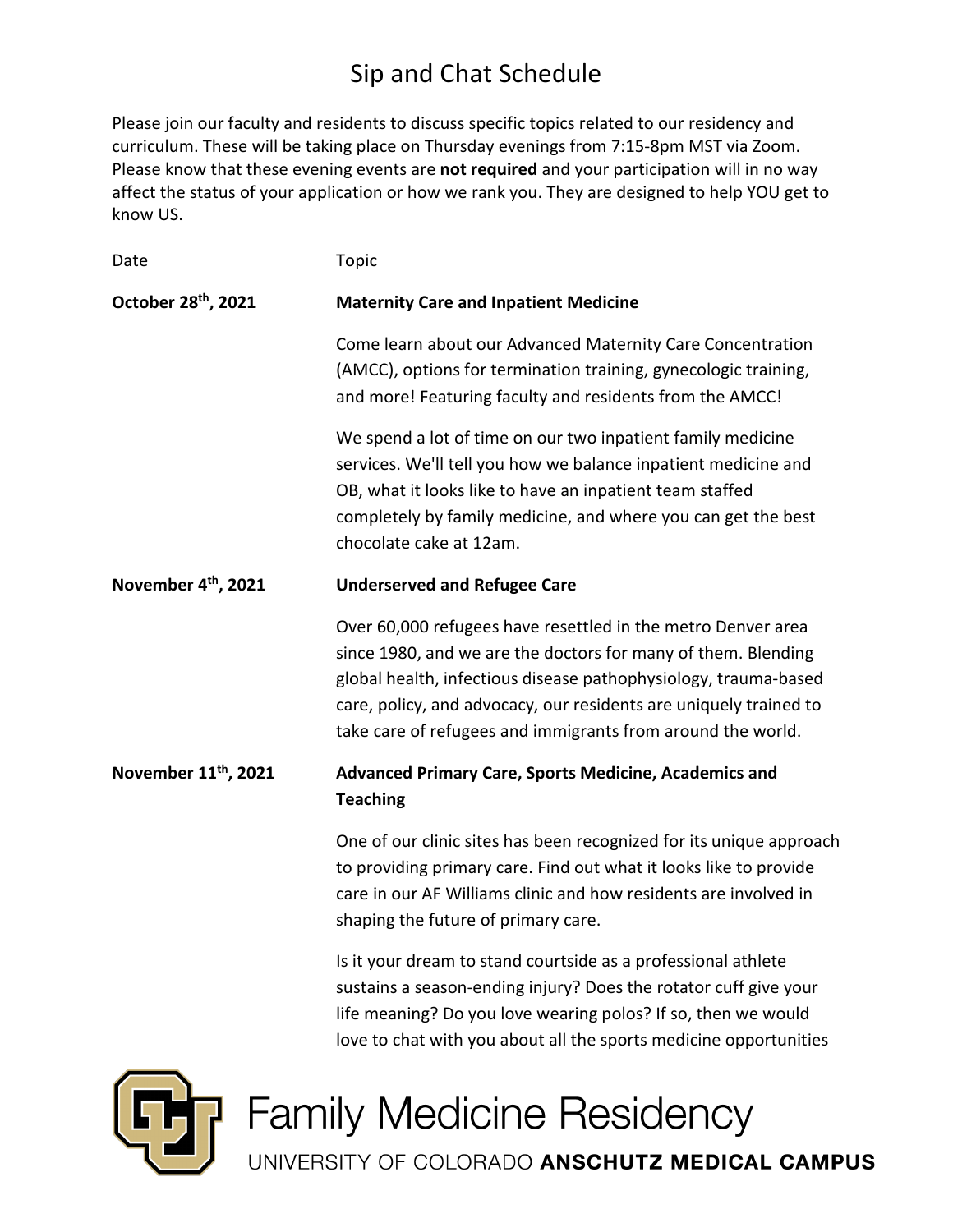## Sip and Chat Schedule

we have including being a team doc for high school athletics, rotating at our clinic in Winter Park, and preparing you for our sports medicine fellowship.

A residency program spanning two health systems has its perkswe have tons of great teachers in both academic and community settings. We'd love to talk to you about our preceptors, didactics, opportunities to work with med students, and give you a little insight into what in the world a Chautauqua is.

#### **November 18th, 2021 Community Medicine, Policy, and Advocacy**

We know our patients don't live in a bubble. Whether it's learning about our patient's communities through the PHACE curriculum, rotating through the Farley Health Policy Center, or meeting up with faculty at our monthly journal club, we are always finding ways to understand the world around us and utilize our resources to improve opportunities for health in our community.

#### **December 2nd, 2021 Social Justice, DEI, and LGBTQ Care**

We believe medicine is a tool for social change and seeking equity. Whether through self-examination in our development as physicians, advocacy on behalf our patients and communities, or tough conversations with colleagues and friends, residents and faculty alike at UCFMR have chosen to become inclusive, inquisitive, and antiracist physicians. UCFMR is a welcoming and affirming space for LGBTQ residents to train. We offer a longitudinal LGBTQ health curriculum and clinical training opportunities to expand skills and knowledge needed to care for LGBTQ patients, including gender affirming hormone therapy. Come learn about our Social Justice Working Group, efforts to improve diversity, equity and inclusion in our institutions, and our commitment to providing care to LGBTQ communities in Colorado.



**Family Medicine Residency** 

UNIVERSITY OF COLORADO ANSCHUTZ MEDICAL CAMPUS